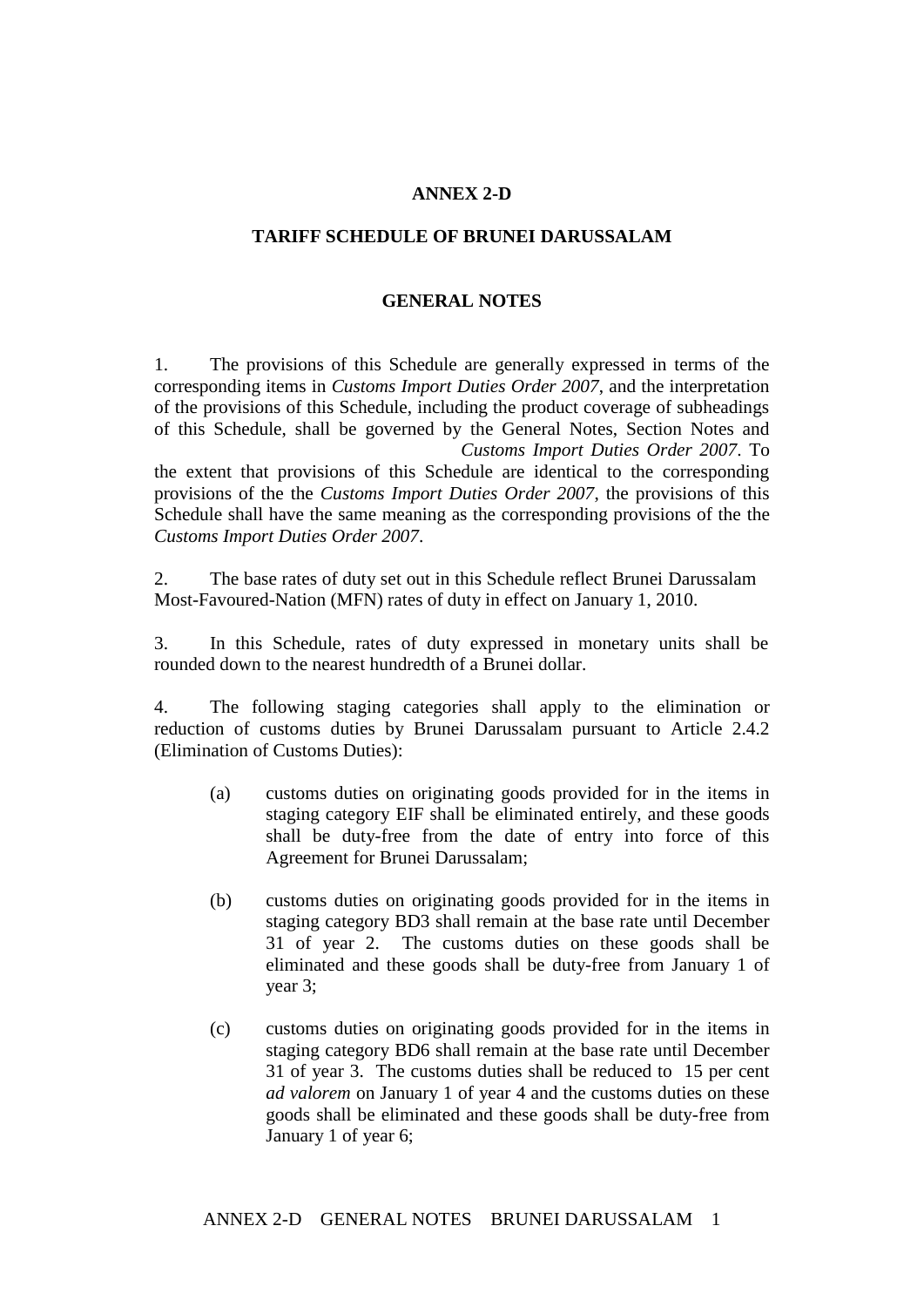- (d) customs duties on originating goods provided for in the items in staging category BD7-A shall remain at the base rate until December 31 of year 6. The customs duties on these goods shall be eliminated and these goods shall be duty-free from January 1 of year 7;
- (e) customs duties on originating goods provided for in the items in staging category BD7-B shall remain at the base rate until December 31 of year 3 and be reduced to 10 per cent *ad valorem* on January 1 of year 4. The customs duties on these goods shall be eliminated and these goods shall be duty-free from January 1 of year 7;
- (f) customs duties on originating goods provided for in the items in staging category BD7-C shall remain at the base rate until December 31 of year 3. The customs duties on these goods shall be 15 per cent *ad valorem* from January 1 of year 4; 10 per cent *ad valorem* from January 1 of year 6; and the customs duties on these goods shall be eliminated and these goods shall be duty-free from January 1 of year 7;
- (g) customs duties on originating goods provided for in the items in staging category BD7-D shall remain at the base rate until December 31 of year 5 and be reduced to five cents per kilogramme on January 1 of year 6. The customs duties on these goods shall be eliminated and these goods shall be duty-free from January 1 of year 7;
- (h) customs duties on originating goods provided for in the items in staging category BD7-E shall remain at the base rate until December 31 of year 5 and be reduced to ten cents per kilogramme from January 1 of year 6. The customs duties on these goods shall be eliminated and these goods shall be duty-free from January 1 of year 7;
- (i) customs duties on originating goods provided for in the items in staging category BD7-F shall remain at the base rate until December 31 of year 5 and be reduced to ten cents per decalitre on January 1 of year 6. The customs duties on these goods shall be eliminated and these goods shall be duty-free from January 1 of year 7;
- (j) customs duties on originating goods provided for in the items in staging category BD7-G shall remain at the base rate until December 31 of year 5 and be reduced to twenty cents per decalitre on January 1 of year 6. The customs duties on these goods shall